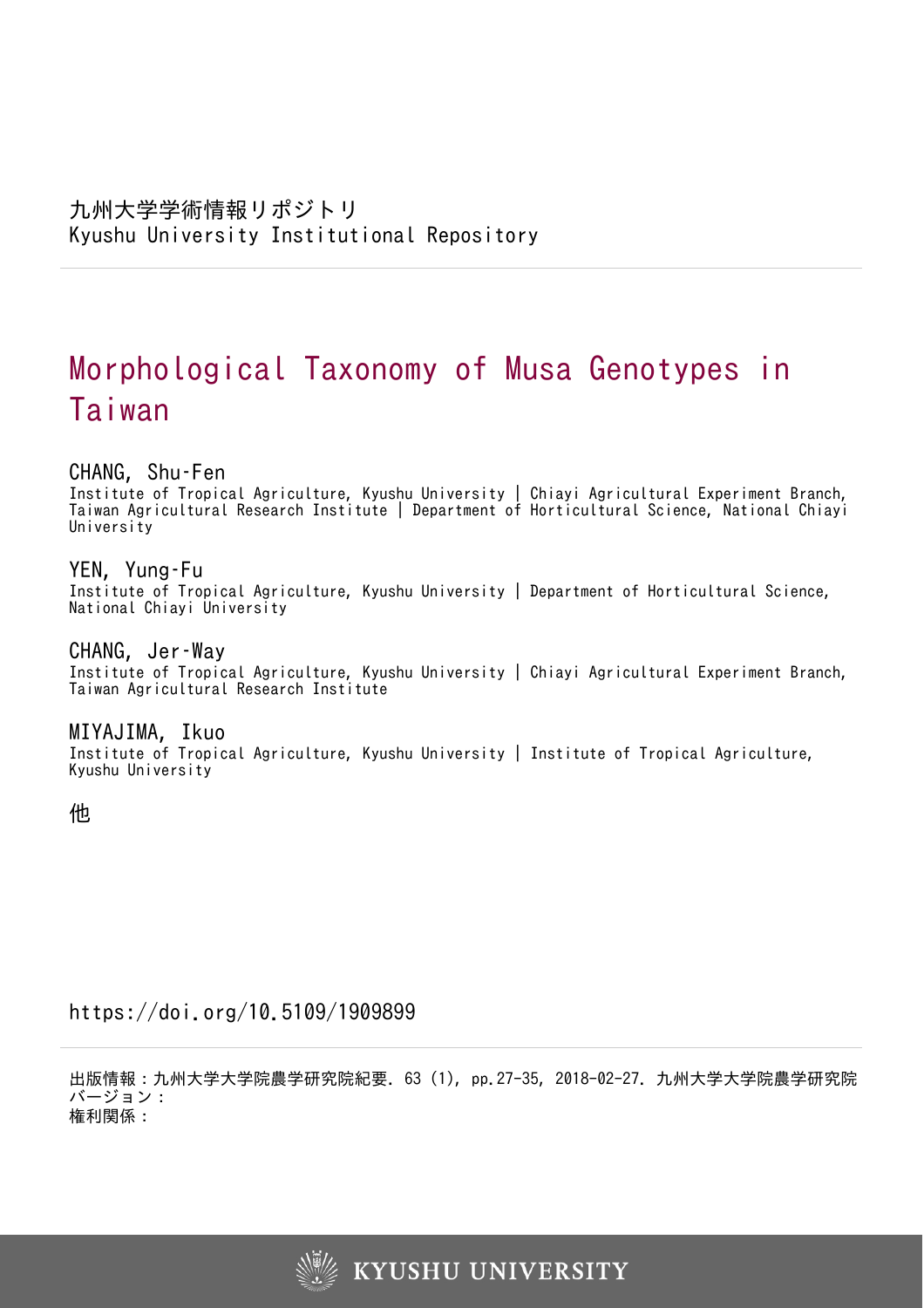### **Morphological Taxonomy of** *Musa* **Genotypes in Taiwan**

# Shu–Fen CHANG<sup>1, 2</sup>, Yung–Fu YEN<sup>3</sup>, Jer–Way CHANG<sup>1</sup>, Ikuo MIYAJIMA<sup>4</sup> and Kuang-Liang HUANG<sup>2\*</sup>

Institute of Tropical Agriculture, Kyushu University, Fukuoka 812–8581, Japan (*Received October 30, 2017 and accepted November 20, 2017*)

This paper presents the morphological classification of 19 *Musa* species and cultivars. Fifteen morphological characters for *Musa acuminata* and *M. balbisiana* and 50 morphological characters adapted from International Union for the Protection of New Varieties of Plant (UPOV) codes were employed to elucidate the phylogenetic relationship between both banana species. Analyses of genetic similarity based on all of these morphological characters suggested that bananas with A–genomes were in the same cluster. Moreover, a genetic similarity coefficient of 0.36 was obtained between *M. acuminata* and *M. balbisiana* in the analysis with the 15 morphological characters for both species, and 0.47 in the analysis with 50 UPOV–based morphological characters. Moreover, principal component analysis (PCA) of the 15 morphological characters suggested that PC1 and PC2 together explained 78.6% of the total variance. A PCA with 50 UPOV–based morphological characters indicated that PC1 explained 80.6% of the total variance, for which the main variables were pseudostem length, leaf blade length, and peduncle length. PCA of the 15 morphological characters showed that 'Pei Chiao', 'Giant Cavendish', and 'Dwarf Cavendish' were proximal in the PCA scatterplot. Notably, the PCA of 50 UPOV–based morphological characters indicated that 'Pei Chiao' and 'Giant Cavendish' were near each other in the PCA scatterplot, suggesting that they are phylogenetically related. The PCA of *M. itinerans* var. *formosana* with 15 morphological descriptors showed that this variant is phylogenetically distant from *M. acuminata* and *M. balbisiana* accessions. In summary, the findings may contribute to the classification and breeding of banana germplasm.

**Key words**: *Musa*, banana, morphological characterization, Musa, principal component analysis

#### INTRODUCTION

Banana (*Musa* spp.) is a perennial herbaceous plant of the family Musaceae and a major tropical fruit. Worldwide, the production of banana amounts to 114 million tons, and the area harvested for the fruit is approximately 5 million hectares (FAO, 2014). *Musa* spp. descends from *Musa acuminata* Colla (A genome) and *M. balbisiana* Colla (B genome) and evolve through hybridization into a diploid (AB), triploids (AAA, AAB, and ABB), and tetraploids (AAAA, AAAB, AABB, ABBB) (Simmonds and Shepherd, 1955); commercial banana cultivars are predominantly triploids. Dessert and cooking bananas, both of which are triploids, are one of the world's most important fruit crops, and the Cavendish subgroup, which comprises triploid bananas, accounts for 47% of the global banana production (FAO, 2003). In Taiwan, most banana cultivars are Cavendish banana cv. Formosana, which is locally known as 'Pei Chiao' and belongs to the Cavendish subgroup. Subgroups are cultivated varieties derived from somatic mutation and characterized by little genetic diversity (Channelie're *et* 

\* Corresponding author: (E–mail: klhuang@mail.ncyu.edu.tw)

*al*., 2011). *M. acuminata* includes subspecies and exhibits larger phenotypic variation (De Langhe, 2000).

Bananas are mostly sterile, because they yield fruit by parthenocarpy, produce no seed (Swennen *et al*., 1995). They reproduce asexually, and their somatic mutation occurs separately in different progenitor clones, rendering morphological classification difficult (Onyango *et al*., 2011). Simmonds and Shepherd (1955) established the first morphological characterization of *M. acuminat*a and *M. balbisiana* to classify different bananas in different genome groups, and their characterization system has been widely used (De Langhe, 2000). AA, BB, AB, AAA, AAB, AAAA, AAAB, and AABB bananas, as well as some wild species, are evaluated using quantitative and qualitative descriptors (Ortiz, 1997). IPGRI–INIBAP/CIRAD (1996) has developed descriptors for *Musa* spp. Onyango *et al*. (2011) derived 84 characters of AAB and AA dessert bananas in East Africa from modified descriptors for bananas developed by Bioversity International and CIRAD, and divided *Musa acuminata*– derived cultivars (AAs and AAAs) and hybrids between *M. balbisiana* and *M. acuminata* (AAB) into two separate clusters. They found that 33 of the characters contributed to 71% of the total variance. Descriptors for germplasm characterization are essential to morphological classification, and morphological descriptors should have high heritability and low genotype–by–environment interaction (Ortiz, 1997).

Characterization data can be used in *Musa* conservation; therefore, comprehensively characterizing and documenting *Musa* genetic diversity can contribute to germplasm conservation, the availability of diversity for culti-

<sup>1</sup> Chiayi Agricultural Experiment Branch, Taiwan Agricultural Research Institute, COA, Chiayi 60014, Taiwan, Republic of China

<sup>2</sup> Department of Horticultural Science, National Chiayi University, Chiayi 60004, Taiwan, Republic of China

<sup>3</sup> Department of BioAgricultural Science, National Chiayi University, Chiayi 60004, Taiwan, Republic of China

<sup>4</sup> Institute of Tropical Agriculture, Kyushu University, Fukuoka 812–8581, Japan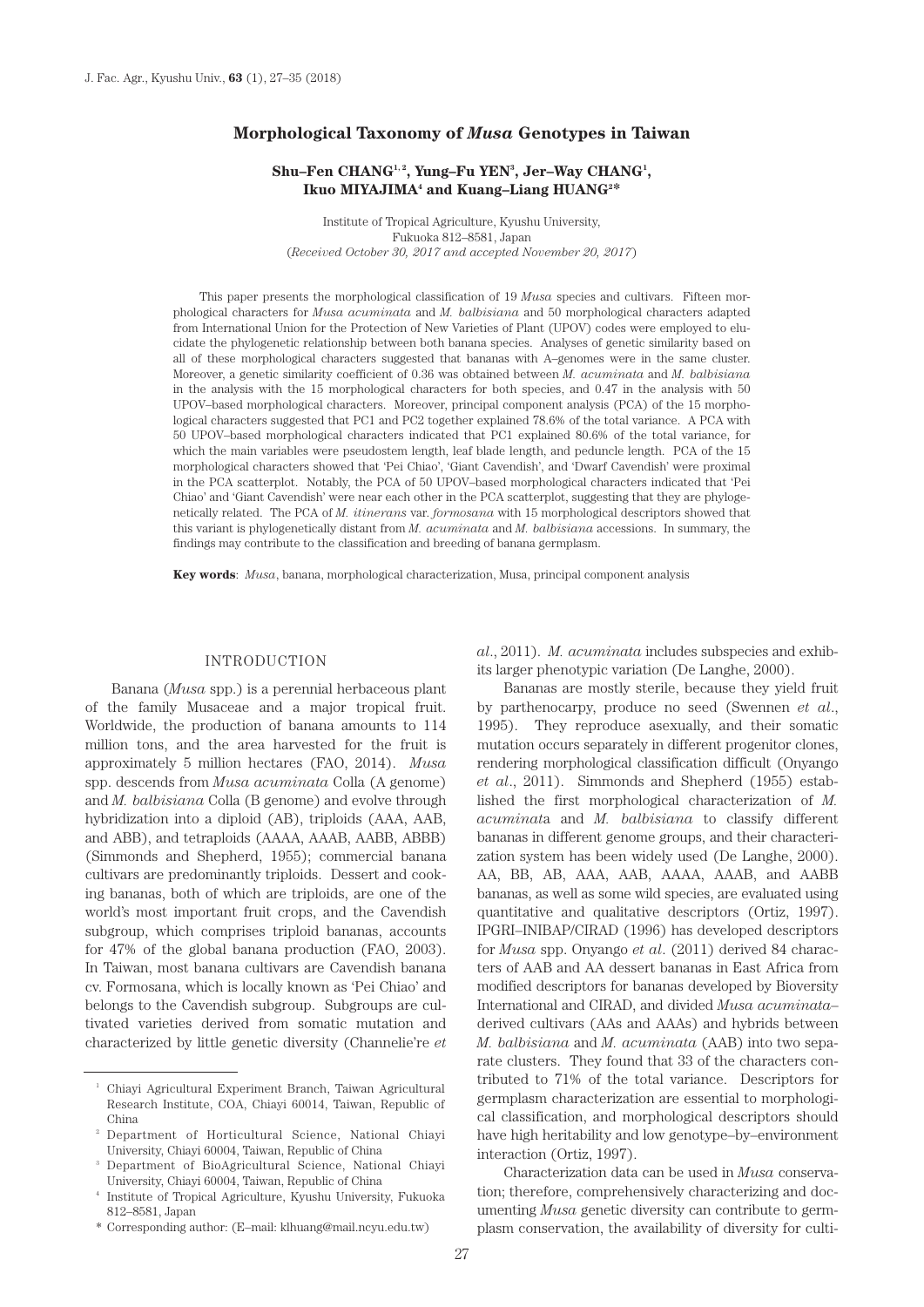vation, and breeding programs (Channelie're *et al*., 2011). Plants provide essential nutrients for humans. Modern agricultural techniques enable breeders to grow varieties that are resistant to environmental stresses (e.g., pollutants, droughts, and diseases), high–yield, or with superior mouthfeel or enriched color. Breeding renders *Musa* spp. resistant to environmental stress and disease (e.g., *Fusarium* wilt, black leaf streak, and banana streak virus). The genepool provides an abundance of *Musa* germplasm with disease resistances, abiotic stress resistances, and altered agronomic performance (Heslop– Harrison and Schwarzacher, 2007). New cultivars must be patented to safeguard breeders' rights to the cultivars and formulate the rules of usage; therefore, minimum efficient descriptors should be established to facilitate the distinction of the cultivars (Brandao *et al*., 2013). The International Union for the Protection of New Varieties of Plants (UPOV) has established a system of plant variety protection, with the aim of "encouraging the development of new varieties of plants, for the benefit of society" (Byrne, 1993). UPOV (2010) has defined 52 *Musa* spp. characters, and it uses them to identify new banana species and determine their novelty and uniqueness.

The genetic identity and phylogenetic relationship of a cultivar or species are increasingly important to breeders in the terms of protection of their rights to new cultivars or species; moreover, morphological descriptors are

preferably applied in varietal identification (Singh *et al*., 2015). The morphological characterization of bananas entails measuring various morphological traits of germplasm collections; univariate analysis and principal component analysis (PCA) are typically performed to identify descriptors that are crucial to characterizing and classifying *Musa* germplasm collections (Ortiz, 1997). Furthermore, PCA is more suitable than univariate analysis for revealing the relationships between characters (Iezzoni and Pritts, 1991). The present study conducted a PCA of the characters of banana germplasm collections in Taiwan to investigate the genetic diversity of the germplasm collections and their phylogenetic relationship.

# MATERIALS AND METHODS

#### **Plant materials**

This study used 19 *Musa* species and cultivars (two *M. acuminata* materials, two *M. balbisiana* materials, 14 intra– or interspecific hybrids of *M. acuminata* and *M. balbisiana*, and one species of *M. itinerans* var. *formosana*) cultivated in a banana germplasm garden managed by the Taiwan Agricultural Research Institute (Chiayi branch) (Table 1). The geographic coordinates of the garden are  $23^{\circ}48'43''N$  and  $120^{\circ}46'80''E$ . It is at an elevation of 33 m with an average annual temperature of 23°C and an average annual precipitation of 2000 mm.

**Table 1.** Plant materials of genus *Musa* used in this study

| No.            | Accession ID $^{\mathrm{a}}$ | Species/hybrid                                   | Genome               | Common name     | Abbreviation |
|----------------|------------------------------|--------------------------------------------------|----------------------|-----------------|--------------|
| 1              | 00264380                     | M. acuminata                                     | $AA$ w <sup>b</sup>  | M. acuminata    | <b>ACU</b>   |
| $\overline{2}$ | 00105288                     | M. acuminata                                     | $AA$ cv <sup>b</sup> | Sucrier         | <b>SUC</b>   |
| 3              | 00105297                     | M. acuminata $\times$ M. balbisiana              | AB                   | Ney Poovan      | NPO          |
| 4              | 00105304                     | M. balbisiana                                    | BB $wc$              | M. balbisiana   | BAL          |
| 5              | 00105411                     | M. acuminata (Triploid)                          | <b>AAA</b>           | Dwarf Cavendish | <b>DCA</b>   |
| 6              | 00105466                     | M. acuminata (Triploid)                          | AAA                  | Giant Cavendish | <b>GCA</b>   |
| 7              | 00105671                     | M. acuminata (Triploid)                          | <b>AAA</b>           | Morado          | <b>MOR</b>   |
| 8              | 00106025                     | M. acuminata (Triploid)                          | <b>AAA</b>           | Pei Chiao       | PCH          |
| 9              | 00264577                     | M. acuminata (Triploid)                          | AAA                  | Yangambi KM5    | YAN          |
| 10             | 00106043                     | M. acuminata $\times$ M. balbisiana (Triploid)   | AAB                  | Assam           | ASS          |
| 11             | 00264700                     | M. acuminata $\times$ M. balbisiana (Triploid)   | AAB                  | Rilian          | RIL          |
| 12             | 00264835                     | M. acuminata $\times$ M. balbisiana (Triploid)   | ABB                  | Ice Cream       | ICR          |
| 13             | 00264844                     | M. acuminata $\times$ M. balbisiana (Triploid)   | ABB                  | Monkey          | <b>MON</b>   |
| 14             | 00264853                     | M. balbisiana (Triploid)                         | ABB                  | Nibah           | <b>NIB</b>   |
| 15             | 00264335                     | M. acuminata $\times$ M. balbisiana (Triploid)   | ABB                  | Pelipita        | PEL          |
| 16             | 00264826                     | M. balbisiana (Triploid)                         | <b>BBB</b>           | Cooking         | COO          |
| 17             | 00264522                     | M. acuminata (Tetraploid)                        | AAAA                 | $Fhia-17$       | $F-17$       |
| 18             | 00264497                     | M. acuminata $\times$ M. balbisiana (Tetraploid) | <b>AAAB</b>          | $Fhia-01$       | $F-01$       |
| 19             | 00105242                     | M. itinerans                                     | unknown              | Formosana       | FOR          |
|                |                              |                                                  |                      |                 |              |

a Accession ID was based on the National Plant Genetic Resources Center of Taiwan Agricultural Research Institute.

<sup>b</sup> *M. acuminata AAw* wild type, *AAcv* cultivar

<sup>c</sup> *M. balbisiana BBw* wild type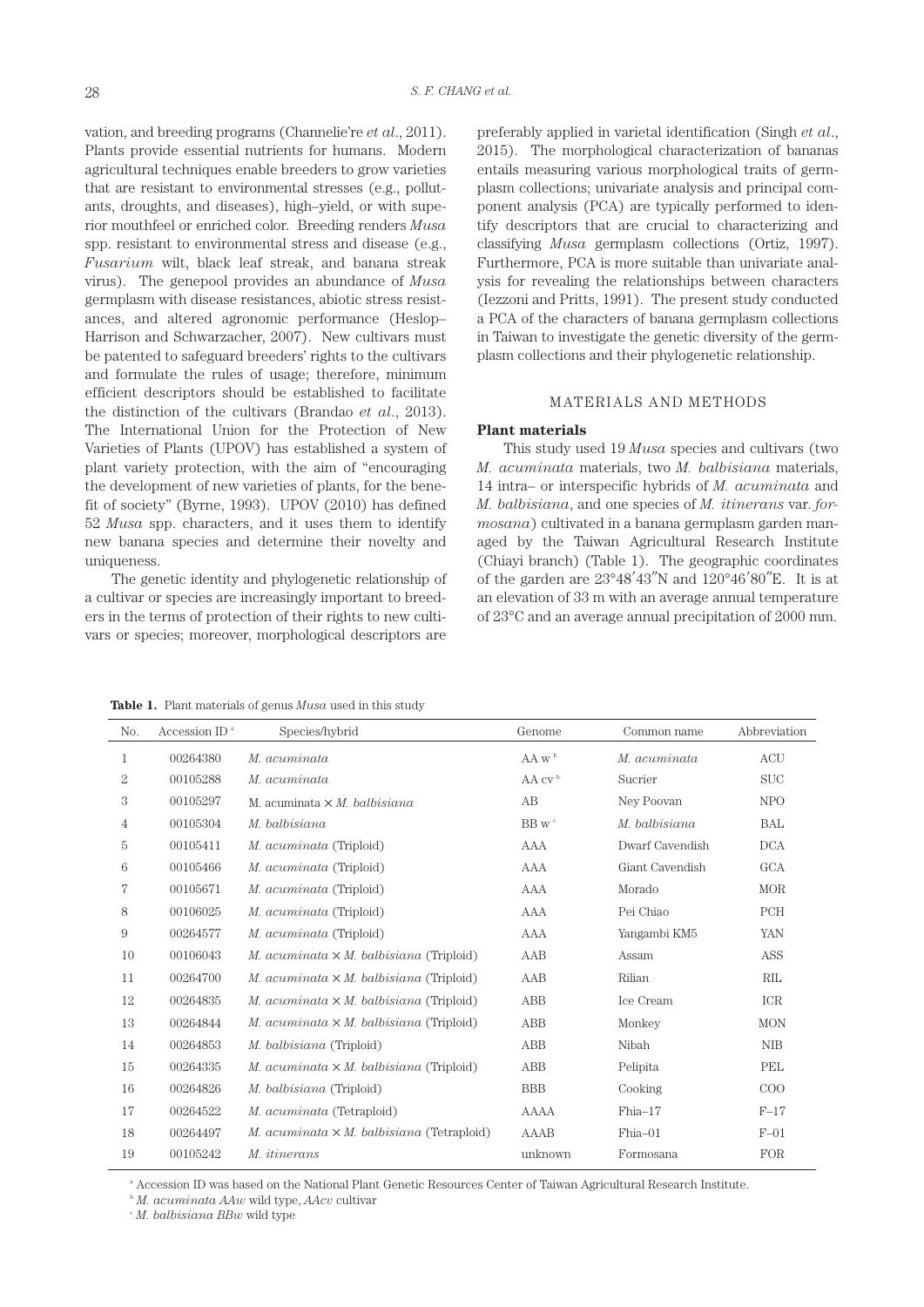#### **Morphological characterization**

Simmondsm and Shepherd (1955) proposed 15 morphological characters for *M. acuminata* and *M. balbisiana* (i.e., pseudostem color, petiolar canal, peduncle, pedicel, ovule, bract shoulder, bract curling, bract shape, bract apex, bract color, color fading, bract scar, free tepal of male flower, male flower color, and stigma color) to classify banana cultivars and assess them by the score of 1 (*M. acuminata* character) or 2 (*M. balbiaiana* character). Table 2 and Fig. 1 show the 15 morphological characters.

Fifty morphological characters have been adapted for assessment from UPOV codes for *M. acuminata*  Colla; *M.* x *paradisiaca* L. (UPVO, 2010). These characters are presented in Table 3. Among them, 6 are qualitative, 31 quantitative, and 13 pseudo–qualitative. Each of the characters is assessed with a score from 1 to 9.

# **Data analysis**

NTSYSpc 2.2 was used to measure the genetic similarity of samples, the purpose of which was to collect data on their morphological characters (Rohlf, 2006). Next,

**Table 2.** Characters found most variable based on first four principal components, derived from morphological characters for *M. acuminata* and *M. balbisiana*

|                           | Principal components |              |          |                |  |  |
|---------------------------|----------------------|--------------|----------|----------------|--|--|
| Character                 | 1                    | $\mathbf{2}$ | 3        | $\overline{4}$ |  |  |
| Pseudostem color          | 0.267                | 0.204        | 0.309    | 0.149          |  |  |
| Petiolar canal            | 0.307                | $-0.096$     | $-0.049$ | $-0.334$       |  |  |
| Peduncle                  | 0.307                | $-0.096$     | $-0.049$ | $-0.334$       |  |  |
| Pedicels                  | 0.348                | 0.803        | $-0.402$ | $-0.047$       |  |  |
| Ovules                    | 0.251                | 0.086        | 0.319    | $-0.327$       |  |  |
| Bract shoulder            | 0.022                | $-0.041$     | $-0.023$ | $-0.015$       |  |  |
| Bract curling             | 0.039                | $-0.055$     | 0.183    | $-0.014$       |  |  |
| Bract shape               | 0.302                | $-0.129$     | 0.022    | 0.299          |  |  |
| Bract apex                | 0.265                | $-0.298$     | $-0.215$ | 0.122          |  |  |
| Bract color               | 0.282                | $-0.252$     | $-0.150$ | $-0.008$       |  |  |
| Color fading              | 0.310                | $-0.187$     | $-0.133$ | 0.036          |  |  |
| Bract scare               | 0.106                | 0.121        | 0.534    | 0.221          |  |  |
| Free tepal of male flower | 0.206                | 0.004        | 0.447    | $-0.328$       |  |  |
| Male flower color         | 0.282                | $-0.252$     | $-0.150$ | $-0.008$       |  |  |
| Stigma color              | 0.290                | 0.035        | 0.097    | 0.618          |  |  |



**Fig. 1.** Morphological traits of various banana accessions used in the scoring of bananas. (a) Pseudostem color: more or less heavily marked with brown of black blotches. (b) Pseudostem color: blotches very slight or absent. (c) Petiole: open canal. (d) Petiole: closed canal. (e) Ovule: two regular rows of ovules. (f) Ovule: four irregular rows of ovules. (g) Bract scare: prominent. Bract: curl. (h) Bract scare: scarcely prominent. Bract: not curl. (i) Bract apex: acute. (j) Bract apex: obtuse. (k) Male flower color: creamy white. (l) Male flower color: variably flushed with pink.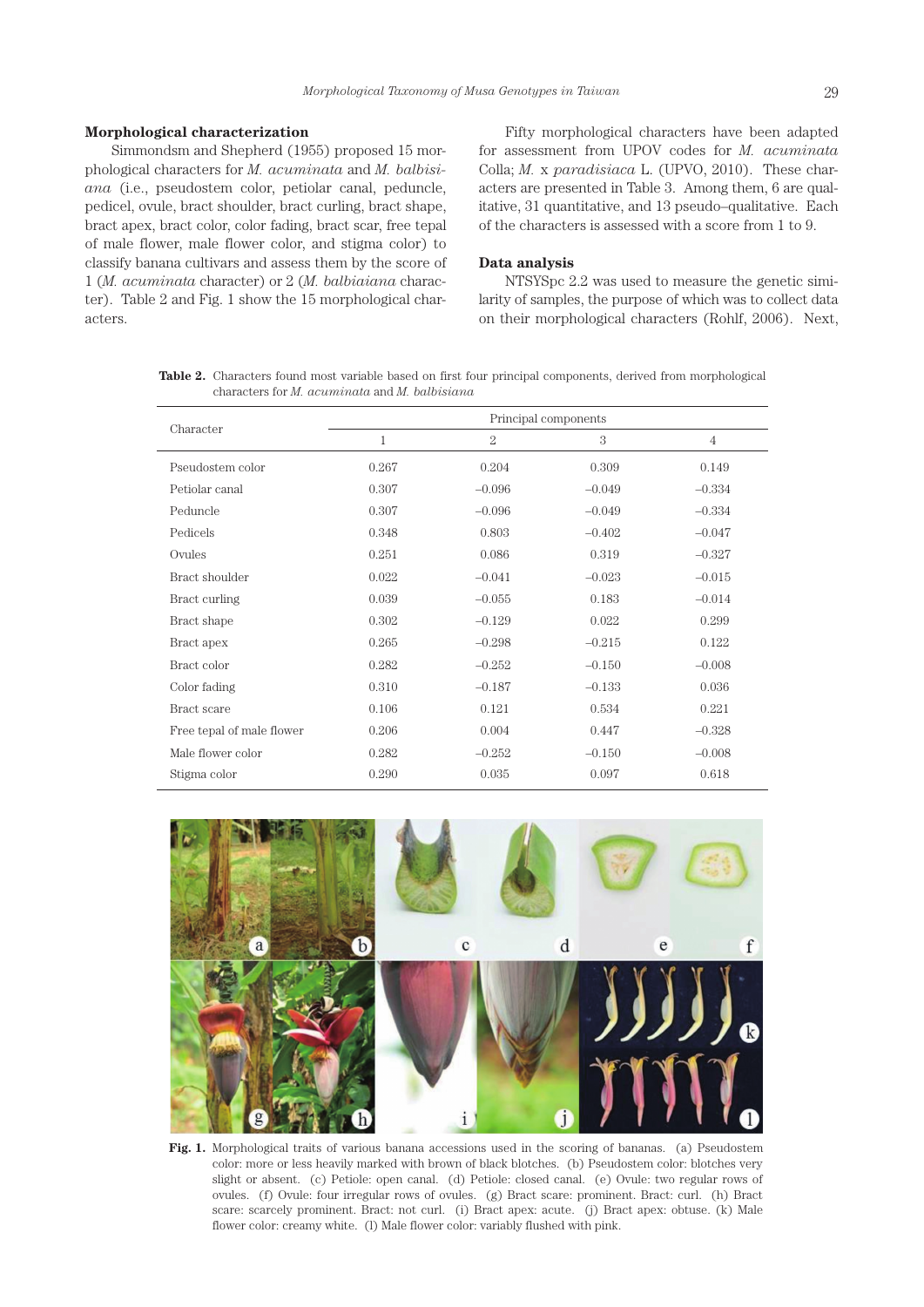**Table 3.** Characters found most variable based on first four principal components, derived from morphological characters adapted from the UPOV codes  $\overline{a}$ 

| Character                                          | Principal components |                  |                   |                  |
|----------------------------------------------------|----------------------|------------------|-------------------|------------------|
|                                                    | $\mathbf{1}$         | $\overline{2}$   | $\boldsymbol{3}$  | $\overline{4}$   |
| Ploidy                                             | 0.001                | 0.006            | 0.007             | 0.009            |
| Rhizome: number of suckers above ground            | 0.004                | 0.016            | $-0.013$          | $-0.010$         |
| Pseudostem: length                                 | 0.941                | $-0.287$         | $-0.134$          | 0.075            |
| Pseudostem: diameter                               | 0.047                | 0.075            | $-0.058$          | 0.092            |
| Pseudostem: tapering along length                  | $\overline{0}$       | $\overline{0}$   | $\overline{0}$    | $\overline{0}$   |
| Pseudostem: color                                  | $-0.009$             | $-0.012$         | $-0.008$          | 0.014            |
| Pseudostem: intensity of anthocyanin coloration    | $-0.014$             | 0.025            | 0.015             | $-0.022$         |
| Pseudostem: color of the inner side of sheath base | $\overline{0}$       | $\overline{0}$   | $\overline{0}$    | $\boldsymbol{0}$ |
| Plant: compactness of crown                        | $\overline{0}$       | $\Omega$         | $\Omega$          | $\overline{0}$   |
| Plant: growth habit                                | $\overline{0}$       | $\theta$         | $\left($          | $\overline{0}$   |
| Petiole: attitude of wings at base                 | 0.009                | $-0.011$         | $-0.002$          | 0.001            |
| Petiole: length                                    | 0.025                | $-0.099$         | 0.202             | $-0.267$         |
| Leaf blade: color of midrib on lower side          | 0.001                | $\overline{0}$   | $\overline{0}$    | $\overline{0}$   |
| Leaf blade: shape of base                          | $-0.005$             | $-0.006$         | $-0.004$          | 0.007            |
| Leaf blade: waxiness on lower side                 | $-0.002$             | 0.012            | $-0.061$          | 0.057            |
| Leaf blade: length                                 | 0.282                | 0.550            | 0.370             | $-0.636$         |
| Leaf blade: width                                  | 0.035                | 0.374            | $-0.043$          | 0.124            |
| Leaf blade: ratio length/width                     | 0.002                | $-0.006$         | $\overline{0}$    | $\overline{0}$   |
| Leaf blade: glossiness of upper side               | $-0.007$             | $-0.062$         | 0.057             | $-0.090$         |
| Peduncle: length                                   | 0.128                | 0.348            | 0.414             | 0.554            |
| Peduncle: diameter                                 | 0.007                | 0.020            | $-0.007$          | $-0.004$         |
| Peduncle: pubescence                               | $-0.031$             | 0.015            | 0.014             | $-0.036$         |
| Peduncle: curvature                                | 0.003                | 0.021            | 0.013             | 0.032            |
| Bunch: length                                      | 0.099                | 0.325            | 0.065             | 0.338            |
| Bunch: diameter                                    | 0.028                | 0.130            | $-0.081$          | 0.130            |
| Bunch: shape                                       | $\overline{0}$       | $\overline{0}$   | $\overline{0}$    | $\overline{0}$   |
| Bunch: attitude of fruits                          | 0.003                | 0.006            | 0.003             | $\overline{0}$   |
| Bunch: compactness                                 | $\overline{0}$       | $\overline{0}$   | $\overline{0}$    | $\overline{0}$   |
| Bunch: number of hands                             | 0.009                | $\overline{0}$   | $\overline{0}$    | $\Omega$         |
| Rachis: attitude of male part                      | $-0.003$             | $-0.005$         | $-0.003$          | $\theta$         |
| Rachis: prominence of scars                        | 0.005                | $\overline{0}$   | $\overline{0}$    | $\theta$         |
| Rachis: persistence of bracts                      | $-0.002$             | 0                | $\boldsymbol{0}$  | 0                |
| Rachis: persistence of hermaphrodite flowers       | 0.002                | $\overline{0}$   | 0.015             | 0.063            |
| Fruit: longitudinal curvature                      | $-0.003$             | 0.009            | 0.005             | $\boldsymbol{0}$ |
| Fruit: longitudinal ridges                         | 0.003                | $-0.007$         | $-0.004$          | $\boldsymbol{0}$ |
| Fruit: length                                      | 0.007                | 0.079            | $-0.033$          | 0.158            |
| Fruit: width (excluding ridges)                    | 0.003                | 0.008            | 0.004             | $\overline{0}$   |
| Fruit: length of pedicel                           | 0.006                | $\overline{0}$   | $\overline{0}$    | $\Omega$         |
| Fruit: shape of apex                               | $\overline{0}$       | $\overline{0}$   | $\overline{0}$    | $\overline{0}$   |
| Fruit: thickness of peel                           | $\boldsymbol{0}$     | $\overline{0}$   | $\overline{0}$    | $\boldsymbol{0}$ |
| Fruit: color of peel (before maturity)             | $-0.008$             | $\overline{0}$   | $\overline{0}$    | $\boldsymbol{0}$ |
| Fruit: color of peel                               | $-0.003$             | $-0.034$         | $-0.019$          | $-0.027$         |
| Fruit: persistence of floral organs                | $-0.018$             | $-0.017$         | 0.013             | 0.001            |
| Fruit: color of flesh                              | $-0.006$             | 0.012            | 0.006             | $\boldsymbol{0}$ |
| Fruit: firmness of flesh                           | $-0.045$             | $-0.450$         | 0.779             | 0.106            |
|                                                    | $-0.002$             |                  | $\theta$          | $\boldsymbol{0}$ |
| Male inflorescence: persistence                    |                      | $\boldsymbol{0}$ |                   |                  |
| Male inflorescence: shape (in cross section)       | 0.002                | $\boldsymbol{0}$ | $\overline{0}$    | $\boldsymbol{0}$ |
| Male inflorescence: overlap of bracts              | $-0.005$<br>0.002    | 0.007<br>0.012   | $\theta$<br>0.001 | $\overline{0}$   |
| Bract: color of inner side                         |                      |                  |                   | 0.041            |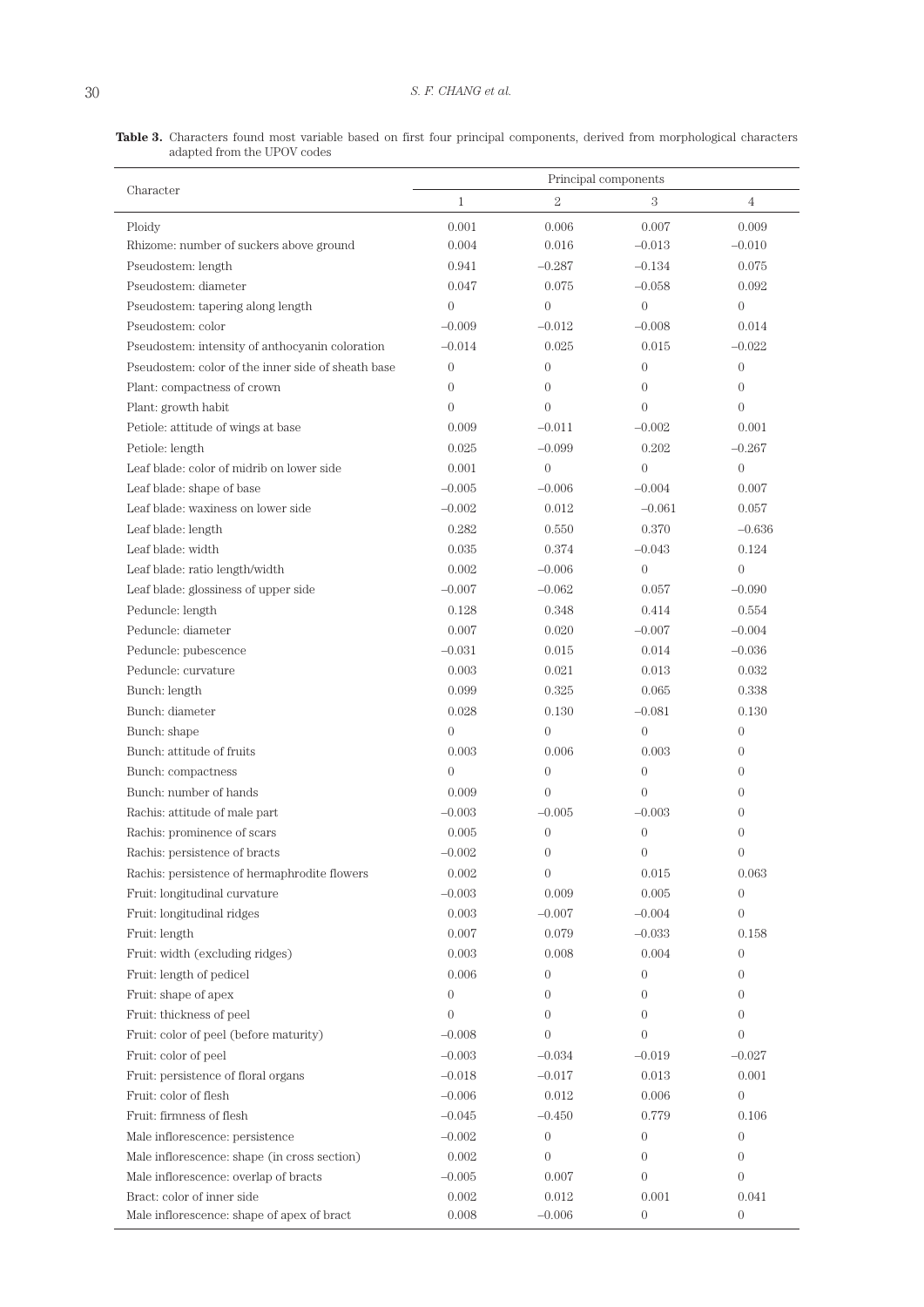the unweighted pair–group method with arithmetic mean (UPGMA) was employed to conduct a clustering analysis of their genetic similarity and to plot a phylogenetic dendrogram. PCA was subsequently performed to identify possible relationships between the samples (Iezzoni and Pritts, 1991) and generate biplots in accordance with the morphological characterization of the samples (Osuji *et al*., 1997).

#### RESULTS

# **Genetic diversity analysis**

Fig. 2a shows the results of the UPGMA analysis of the genetic similarity of the samples based on Simmondsm and Shepherd's (1955) 15 morphological characters of *M. acuminata* and *M. balbisiana*. The results suggested that the eight *M. acuminata* species, three *M. balbisiana* species, and seven of their hybrids belonged to different clusters and had a significant genetic distance (genetic similarity coefficient  $= 0.36$ ). The analysis yielded two clusters. Cluster 1 comprised 2 subclusters, and Subcluster 1 consisted of *M. acumi-* *nata*, 'Sucrier', 'Yangambi KM5', 'Giant Cavendish', 'Dwarf Cavendish', 'Pei Chiao', 'Morado', and 'Fhia–17' (genetic similarity coefficient =  $0.85$ ; whereas Subcluster 2 spanned *M. itinerans* var. *formosana* (genetic similarity coefficient =  $0.79$  with Subcluster 1). Similarly, Cluster 2 comprised 2 subclusters. Subcluster 1 spanned 'Ney Poovan', 'Assam', 'Rilian', and 'Fhia–01' (genetic similarity coefficient =  $0.80$ ); whereas Subcluster 2 encompassed *M. balbisiana*, 'Cooking', 'Ice Cream', 'Monkey', 'Nibah', and 'Pelipita' (genetic similarity coefficient  $= 0.85$ ).

Moreover, all banana species in Subcluster 1 of Cluster 1 belonged to A–genome groups—that is, AA diploids (*M. acuminata* and 'Sucrier'), AAA triploids ('Yangambi KM5', 'Giant Cavendish', 'Dwarf Cavendish', 'Pei Chiao', and 'Morado'), and an AAAA tetraploid (Fhia– 17). Except for Moraod, all the other 7 species had a genetic similarity coefficient of 0.93 (Fig. 2a).

Fig. 2b presents the UPGMA analysis results on the genetic similarity of samples based on 50 morphological characters adapted for assessment from the UPOV codes for *M. acuminata* Colla; *M.* x *paradisiaca* L. The results indicated that the respective species of *M. acumi-*



**Fig. 2.** Dendrogram of genetic similarities in *Musa*, a (above): obtained through morphological characters for *M. acuminata* and *M. balbisiana*, b (below): obtained through morphological characters adapted from the UPOV codes.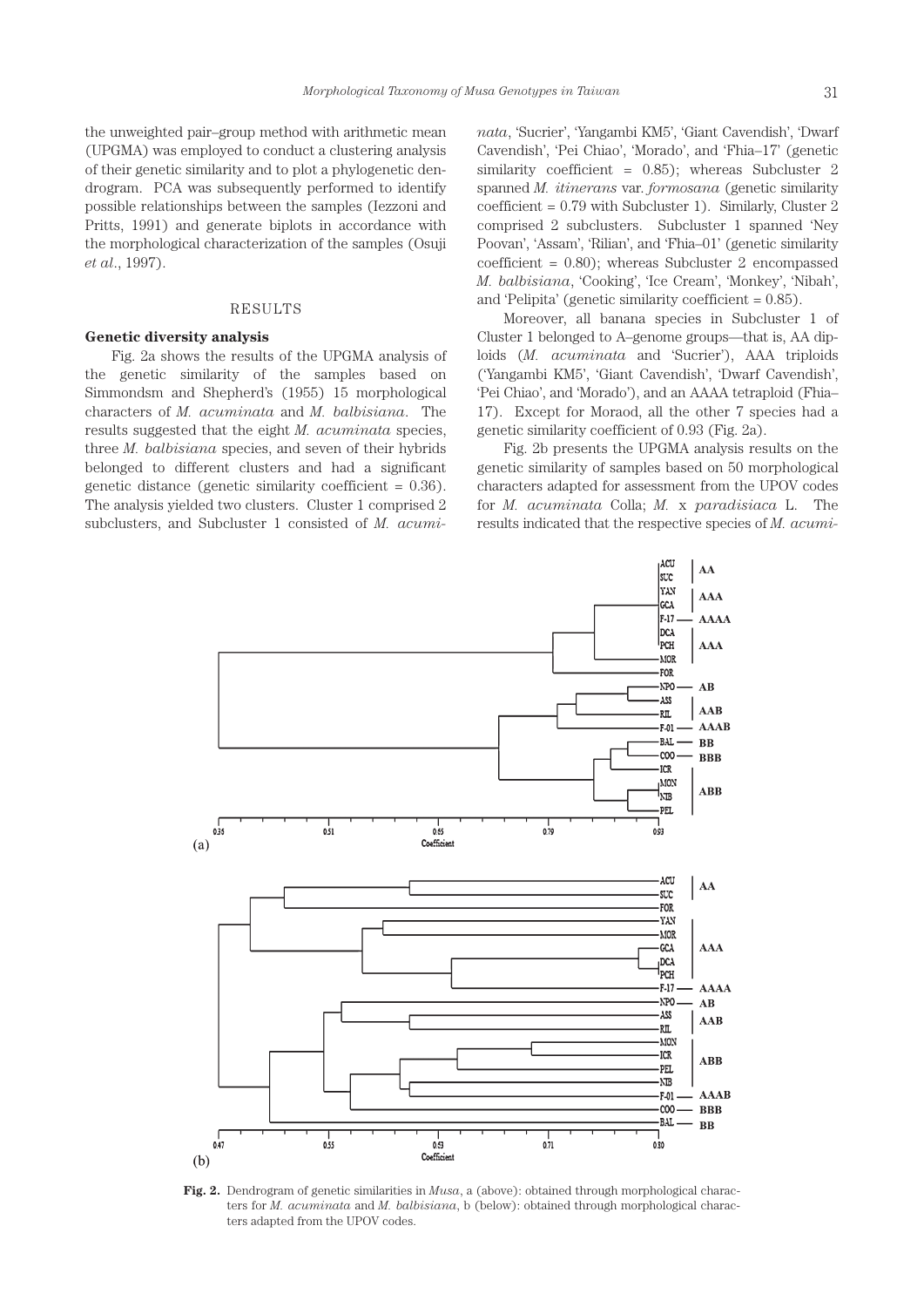*nata* and *M. balbisiana* and their hybrids belonged to different clusters and had a significant genetic distance (genetic similarity coefficient  $= 0.47$ ). The analysis yielded two clusters. Cluster 1 comprised 2 subclusters, and Subcluster 1 was divided into two subordinate subclusters. Subordinate subcluster 1 spanned two AA diploids, *M. acuminata* and 'Sucrier' (genetic similarity coefficient =  $0.61$ ); whereas Subordinate subcluster 2 included *M. itinerans* var. *formosana* (genetic similarity coefficient = 0.52 with Subordinate subcluster 1). Subcluster 2 consisted of 'Yangambi KM5', 'Morad', 'Giant Cavendish', 'Dwarf Cavendish', 'Pei Chiao', and 'Fhia–17' (genetic similarity coefficient  $= 0.58$ ). Cluster 2 comprised 3 subclusters. Subcluster 1 spanned 'Ney Poovan', 'Assam', and 'Rilian' (genetic similarity coefficient = 0.56). Subcluster 2 spanned 'Monkey', 'Ice Cream', 'Pelipita', 'Nibah', 'Fhia–01', and 'Cooking' (genetic similarity coefficient  $= 0.57$ . Subcluster 3 encompassed a BB diploid, *M. balbisiana* (genetic similarity coefficient

# $= 0.5$  with the previous two subclusters).

In addition, all banana species in Subcluster 2 of Cluster 1 belonged to A–genome groups—that is, AAA triploids ('Yangambi KM5', 'Morado', 'Giant Cavendish', 'Dwarf Cavendish', 'Pei Chiao') and an AAAA tetraploid ('Fhia–17') (genetic similarity coefficient =  $0.58$ ) (Fig. 2b).

### **Principal component analysis**

The PCA based on the 15 morphological characters of *M. acuminata* and *M. balbisiana* showed that the cumulative variance was 64% for PC1, 78.6% for PC2, 87.6% for PC3, and 91.4% for PC4. PC1 explained 64% of the total variance. Major variables in PC1 were pseudostem color, petiolar canal, peduncle, pedicel, ovule, bract shape, bract apex, bract color, color fading, bract scar, free tepal of male flower, male flower color, and stigma color. PC2 explained 14.6% of the total variance. These results are shown in Table 2. Moreover, the PCA



**Fig. 3.** Scatter plot of the PCA of the 19 *Musa* accessions, a (above): derived from morphological characters for *M. acuminata* and *M. balbisiana*, b (below): derived from morphological characters adapted from the UPOV codes. (ACU: *M. acuminata*; ASS: 'Assam'; BAL: *M. balbisiana*; COO: 'Cooking'; DCA: 'Dwarf Cavendish'; F–01: 'Fhia–01'; F–17: 'Fhia–17'; FOR: 'Formosana'; GCA: 'Giant Cavendish'; ICR: 'Ice Cream'; MON: 'Monkey'; MOR: 'Morado'; NIB: 'Nibah'; NPO: 'Ney Poovan'; PCH: 'Pei Chiao'; PEL: 'Pelipita'; RIL: 'Rilian'; SUC: 'Sucrier'; YAN: 'Yangambi KM5')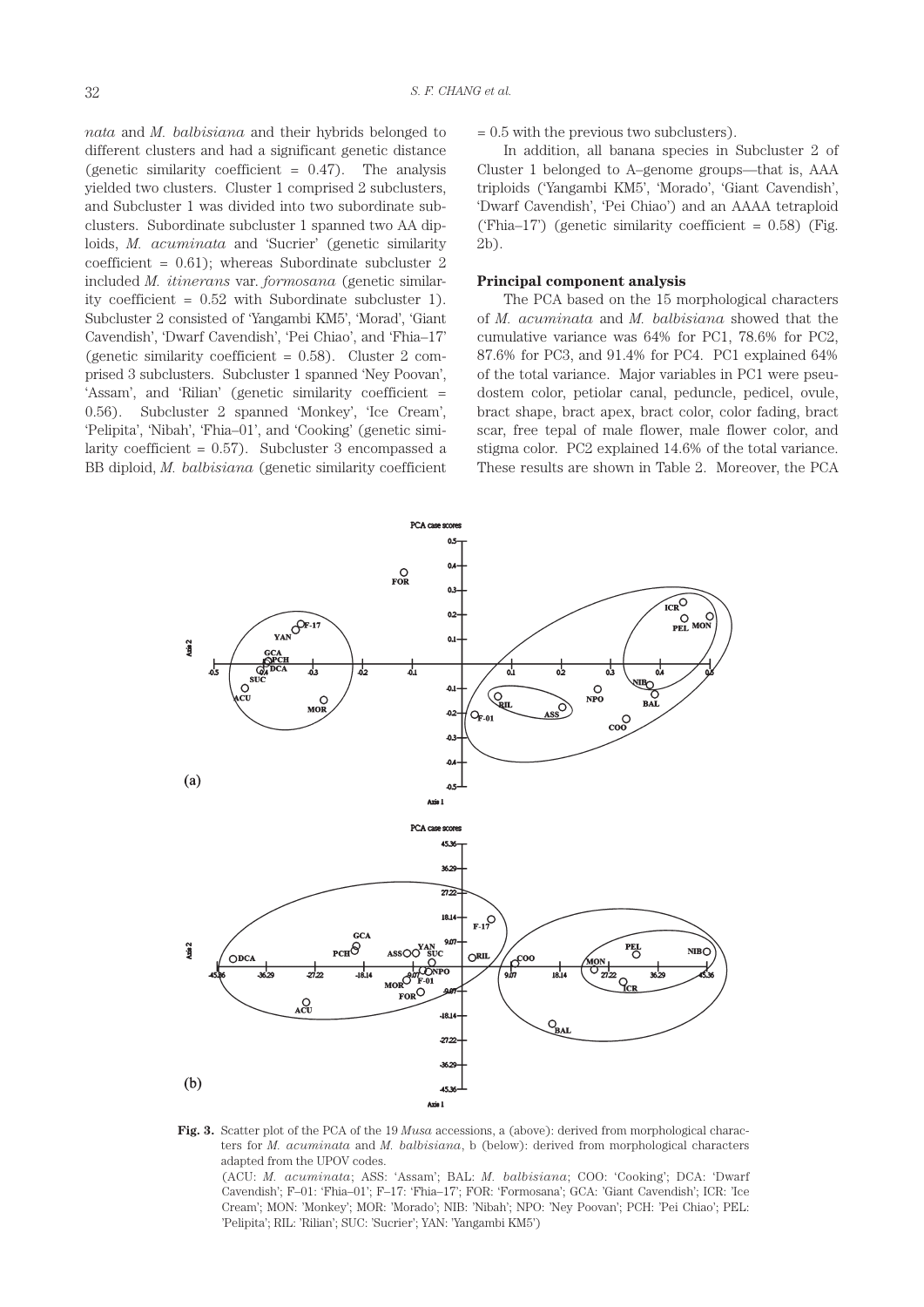divided the respective species of *M. acuminata* and *M. balbisian*a and their hybrids into two 2–dimensional clusters (Fig. 3a). Cluster 1 spanned AA, AAA, and AAAA accessions (e.g., *M. acuminata*, 'Sucrier', 'Yangambi KM5', 'Morado', 'Pei Chiao', 'Giant Cavendish', 'Dwarf Cavendish', and 'Fhia–17'); in particular, 'Pei Chiao', 'Giant Cavendish', and 'Dwarf Cavendish' were near each other in the PCA scatterplot. Cluster 2 spanned B, BB, AAB, ABB, BBB, and AAAB accessions (e.g., *M. balbisiana*, 'Ney Poovan', 'Assam', 'Rilian', 'Ice Cream', 'Monkey', 'Nibah', 'Pelipita', 'Cooking', and 'Fhia– 01'). Notably, 'Assam' and 'Rilian', both of which are AAB triploids, were near each other in the PCA scatterplot. 'Ice Cream', 'Monkey', 'Pelipita', and 'Nibah'—all of which are ABB triploids—were near each other in the PCA scatterplot. *M. itinerans* var. *formosana* did not belong to either cluster.

The PCA based on the 50 morphological characters adapted for assessment from the UPOV codes for *M. acuminata* Colla; *M.* x *paradisiaca* L. indicated that PC1 explained 80.6% of the total variance, accounting for most of the variation in the dataset. Major variables in PC1 were pseudostem length, leaf blade length, and peduncle length. PC2 explained 11.8% of the total variance (cumulative variance = 92.4%). Major variables in PC2 were pseudostem length, leaf blade length, leaf blade width, peduncle length, bunch length, bunch diameter, and fruit flesh firmness. These results are summarized in Table 3. Furthermore, the PCA divided the respective species of *M. acuminata* and *M. balbisiana* and their hybrids into two 2–dimensional clusters (Fig. 3b). Cluster 1 spanned AA, AAA, AAAA, AB, AAB, and AAAB accessions (e.g., *M. acuminata*, 'Sucrier', 'Yangambi KM5', 'Morado', 'Pei Chiao', 'Giant Cavendish', 'Dwarf Cavendish', 'Fhia–17', 'Ney Poovan', 'Assam', 'Rilian', 'Ice Cream', and *M. itinerans* var. *formosana*). Notably, 'Pei Chiao' and 'Giant Cavendish' were near each other in the PCA scatterplot. Cluster 2 spanned BB, ABB, and BBB accessions (e.g., 'Ice Cream', 'Monkey', 'Nibah', 'Pelipita', 'Cooking', and 'Fhia–01'). 'Ice Cream', 'Monkey', 'Nibah', and 'Pelipita'—all of which are ABB triploids were close to each other in the PCA scatterplot.

#### DISCUSSION

From the analysis of phylogenetic relationship between 19 *Musa* accessions and the UPGMA analysis of the genetic similarity of the accessions based on the 15 qualitative morphological descriptors for *M. acuminata*  and *M. balbisiana*, the results indicate that species in the A–genome groups belong to the same cluster (Fig. 2a). However, AA, AAA, and AAAA accessions (e.g., *M. acuminata*, 'Sucrier', 'Yangambi KM5', 'Pei Chiao', 'Giant Cavendish', 'Dwarf Cavendish', and 'Fhia–17') could not be clustered, and each accession had a genetic similarity coefficient of 0.93. Moreover, the analysis results drawn from the 50 morphological characters adapted from the UPOV codes also suggests that banana species in the A– genome groups were in the same cluster (with AA, AAA, and AAAA accessions divided into distinct subclusters and subordinate subclusters), and AB, BB, AAB, ABB, BBB, and AAAB accession were in another cluster (Fig. 2b). Characterization can be used to assess banana germplasm collections (Nsabimana and Staden, 2005). Therefore, characters of taxonomic relevance that are not subject to environmental factors or the year of cultivation are essential to banana classification (De Langhe *et al*., 2005). Quantitative and multicategory morphoagronomic descriptors are typically adopted to examine the genetic similarity of *Musa* spp. accessions, and reducing the number of descriptors used to characterize *Musa* spp. germplasm does not affect the estimation of genetic variability between *Musa* spp. germplasm (Brandão *et al*., 2013).

The results of the PCA based on the 15 qualitative morphological descriptors showed that PC1 and PC2 cumulatively explained 78.6% of the total variance. Qualitative morphological descriptors have been extensively used to classify different *Musa* germplasm collections under taxonomic groups with similar characters (Simmond and Shepherd, 1955; Tezenas du Montcel *et al*., 1983). Moreover, the results of the PCA with the 50 morphological characters adapted from the UPOV codes indicated that PC1 explained 80.6% of the total variance, and major variables in PC1 were pseudostem length, leaf blade length, and peduncle length. Onyango *et al*. (2011) analyzed 33 characters of AAB and AA dessert bananas in East Africa and found that PC1 and PC2 explained 71% of the total variance; moreover, their findings suggested that morphological characters can be used to distinguish between the genomes and subgroups of *Musa* spp. germplasm and to characterize *Musa* spp. subgroups. Quantitative continuous characters are employed to assess plantains and bananas (Ortiz and Vuylsteke, 1998). Primary quantitative descriptors for *Musa* germplasm collections include pseudostem girth, the number of fruits, and fruit size; such descriptors have high heritability, high repeatability, and low coefficients of variation (Ortiz, 1997).

'Pei Chiao' (Cavendish banana cv. Formosana) (Ko *et al*., 2009), 'Giant Cavendish', and 'Dwarf Cavendish' all of which are major banana cultivars in Taiwan—are Cavendish varieties with the AAA genome. A UPGMA analysis of the genetic similarity of the three banana cultivars based on the 50 UPOV–derived morphological characters showed that the genetic similarity coefficient was 0.8 for 'Dwarf Cavendish' and 0.78 for 'Giant Cavendish'. Moreover, an analysis of 21 primer pairs of 'Pei Chiao' and 'Dwarf Cavendish' through amplified fragment length polymorphism (AFLP) showed that the genetic similarity coefficient between these cultivars was 0.97. Both share a close phylogenetic relationship with 'Giant Cavendish', the genetic similarity coefficient among three cultivars being 0.99 (Chang *et al*., 2017). Indeed, the PCA based the 15 qualitative morphological characters of suggested that 'Pei Chiao', 'Giant Cavendish', and 'Dwarf Cavendish' were close to each other in the PCA scatterplot (Fig. 3a). However, 'Pei Chiao' and 'Giant Cavendish' were closer to each other in the PCA scatterplot, as the results of a PCA with 50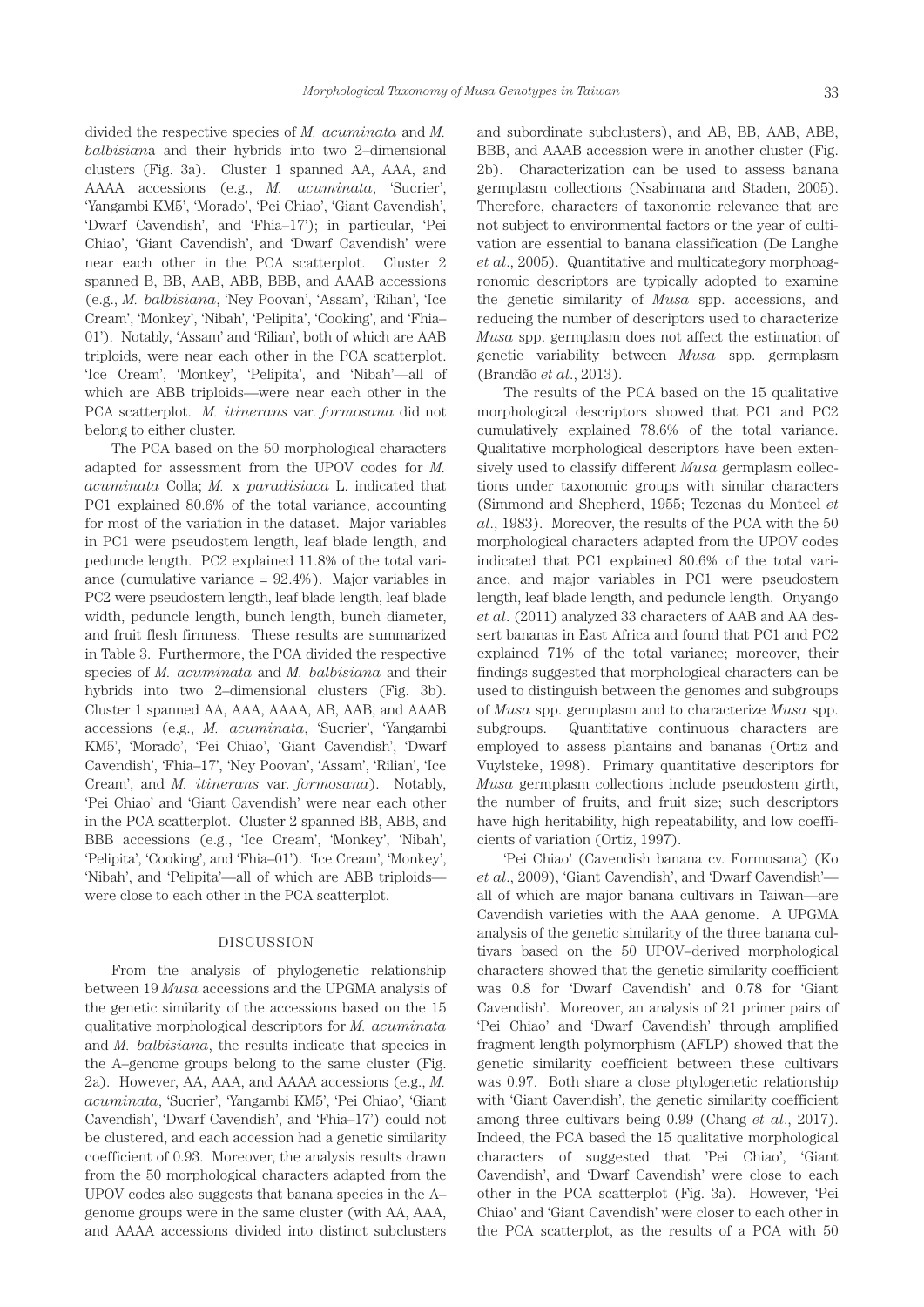UPOV–based morphological characters indicated (Fig. 3b). Similar findings were reported by Chang *et al*., (2017). In summary, 'Dwarf Cavendish', 'Pei Chiao', and 'Giant Cavendish' are phylogenetically related.

A genetic similarity analysis based on the 15 qualitative morphological descriptors suggested that *M. itinerans* var. *formosana* and *M. acuminata* are in the same cluster but belong to different subclusters (both subclusters had a genetic similarity coefficient of 0.79); and *M. balbisiana* belonged to a different cluster from *M. itinerans* var. *formosana* and *M. acuminata* (Fig. 2a). In addition, the UPGMA analysis of genetic similarity based on the 50 UPOV–derived morphological characters showed also that *M. itinerans* var. *formosana* was in the same cluster as *M. acuminata* but in a different subordinate subcluster from *M. acuminata* and 'Sucrier'; and both subordinate subclusters had a genetic similarity coefficient of 0.52 (Fig. 2b). These analyses did not group *M. itinerans* var. *formosana* into an independent cluster. However, AFLP can be used to group *M. acuminata*, *M. balbisiana*, and *M. itinerans* into distinct clusters (Chang *et al*., 2017; Wong *et al*., 2002). In summary, this study conducted PCA based on the 15 qualitative descriptors for *M. acuminata* and *M. balbisiana*, the reuslts of which show that *M. itinerans* var. *formosana*, *M. acuminata*, and *M. balbisiana* are in distinct clusters (Fig. 3a), and *M. itinerans* var. *formosana* is phylogenetically distant from the other two banana species.

Morphological, biochemical, and molecular characterization of species or cultivars is widely recognized, and morphological characters are used to quantify the genetic characterization of crops (Singh *et al*., 2015). Multivariate analysis, including PCA and cluster analysis, can be applied in the statistical grouping of germplasm (Ortiz, 1997). The present study found that the 15 morphological characters for *M. acuminata* and *M. balbisiana* and 50 UPOV–based morphological characters can be used to cluster the respective species of *M. acuminata* and *M. balbisiana* and their hybrids. In particular, the PCA based on the 15 morphological characters divided *M. itinerans* var. *formosana* and the respective species of *M. acuminata* and *M. balbisiana* as well as their hybrids into different dimensional clusters. In summary, by comparing genetic diversity between major banana cultivars and wild banana varieties in Taiwan on the basis of morphological characters, the results of this study are expected to inform the classification, breeding, and germplasm conservation of the banana.

#### AUTHOR CONTRIBUTIONS

- 1. Shu–Fen CHANG, proved *Musa* species or cultivars of the morphological characters are different, subject to different variables affect the total variance, can analyze the genetic relationship of *Musa* genotypes, and contribute to the classification of banana germplasm.
- 2. Yung–Fu YEN, designed the genetic diversity analysis for bananas germplasm research under genetic similarity and principal component analysis for studies,

and offered suggestion for research.

- 3. Jer–Way CHANG, offered suggestion on banana germplasm garden managed by the Taiwan Agricultural Research Institute (Chiayi branch).
- 4. Ikuo MIYAJIMA, offered advices on international tropical horticultural crops research for the morphological classification research, and revised paper and inspected final data.
- 5. Kuang–Liang HUANG, organized the research protocol through *Musa acuminata* and *M. balbisiana* 15 morphological characters and 50 UPOV–based morphological characters on morphological taxonomy of bananas, and managed lab process.

#### REFERENCES

- Brandão, L. P., C. P. F. Souza, V. M. Pereira, S. O. Silva, J. A. Santos– Serejo, C. A. S. Ledo and E. P. Amorim. 2013 Descriptor selection for banana accessions based on univariate and multivariate analysis. *Genet. Mol. Biol*. **12**: 1603–1620
- Byrne, N. 1993 Plant Breeding and the UPOV. RECIEL. **2**(2): 136–140
- Chang, S. F., Y. L. Chang, Y. F. Yen, I. Miyajima and K. L. Huang. 2017 Genetic diversity and sectional relationships from an amplified fragment length polymorphism analysis of Taiwan bananas. *J. Fac. Agr., Kyushu Univ*. **62**: 31–37
- Channelie're, S., I. Van den houwe, E. Arnaud, J. P. Horry, M. Ruas and N. Roux. 2011 Standardised Procedure for *Musa* Germplasm Characterisation. *Acta Hortic*. **897**: 113–121
- De Langhe, E. 2000 Diversity in the genus *Musa*: its significance and its potential. *Acta Hortic*. **540**: 81–88
- De Langhe, E., M. Pillay, A. Tenkouano and R. Swennen. 2005 Integrating morphological and molecular taxonomy in *Musa*: the African plantains (*Musa* spp. AAB group). *Plant Sys. Evol*. **255**: 225–236
- FAO. 2003 Overview of world banana production and trade. The World Banana. Economy 1985–2002. Food and Agriculture Organization of the United Nations. Rome. 3–16
- FAO. 2014 FAOSTAT database. Food and Agriculture Organization of the United Nations, Rome
- Heslop–Harrison, J. S. and T. Schwarzacher. 2007 Domestication, genomics and the future for banana. *Ann. Bot*. **100**: 1073–1084
- Iezzoni, A. F. and M. P. Pritts, 1991 Applications of principal component analysis to horticultural research. *HortScience*. **26**: 334–338
- IPGRI–INIBAP/CIRAD. 1996 Descriptors for banana (*Musa* spp). IPGRI, Rome, Italy / INIBAP, Montpellier, France / CIRAD, Montpellier, France
- Ko, W. H., C. C. Su, C. L. Chen and C. P. Chao. 2009 Control of lethal browning of tissue culture plantlets of Cavendish banana cv. Formosana with ascorbic acid. *Plant Cell, Tissue Organ Cult*. **96**: 137–141
- Nsabimana, A. and J van Staden. 2005 Characterization of the banana germplasm collection from Rubona–Rwanda. *Sci. Hortic*. **107**: 58–63
- Onyango, M., D. Karamura, S. Keeley, R. Manshardt and D. Haymer. 2011 Morphological Characterisation of East African AAB and AA Dessert Bananas (*Musa* spp.). *Acta Hortic*. **897**: 95–105
- Ortiz, R., 1997 Morphological variation in *Musa* germplasm. Genet. Resour. *Crop Evol*. **44**: 393–404
- Ortiz, R. and D. Vuylsteke. 1998 Quantitative variation and phenotypic correlations in banana and plantain. *Sci. Hortic*. **72**: 239–253
- Osuji, J. O., B. E. Okoli, D. Vuylsteke and R. Ortiz. 1997 Multivariate pattern of quantitative trait variation in triploid banana and plantain cultivars. *Sci. Hortic*. **71**: 197–202
- Rohlf, J. F. 2006 NTSYS–pc 2.2 Numerical Taxonomy and Multivariate Analysis System. Version 2.2. Department of Ecology and Evolution, State University of New York, Stony